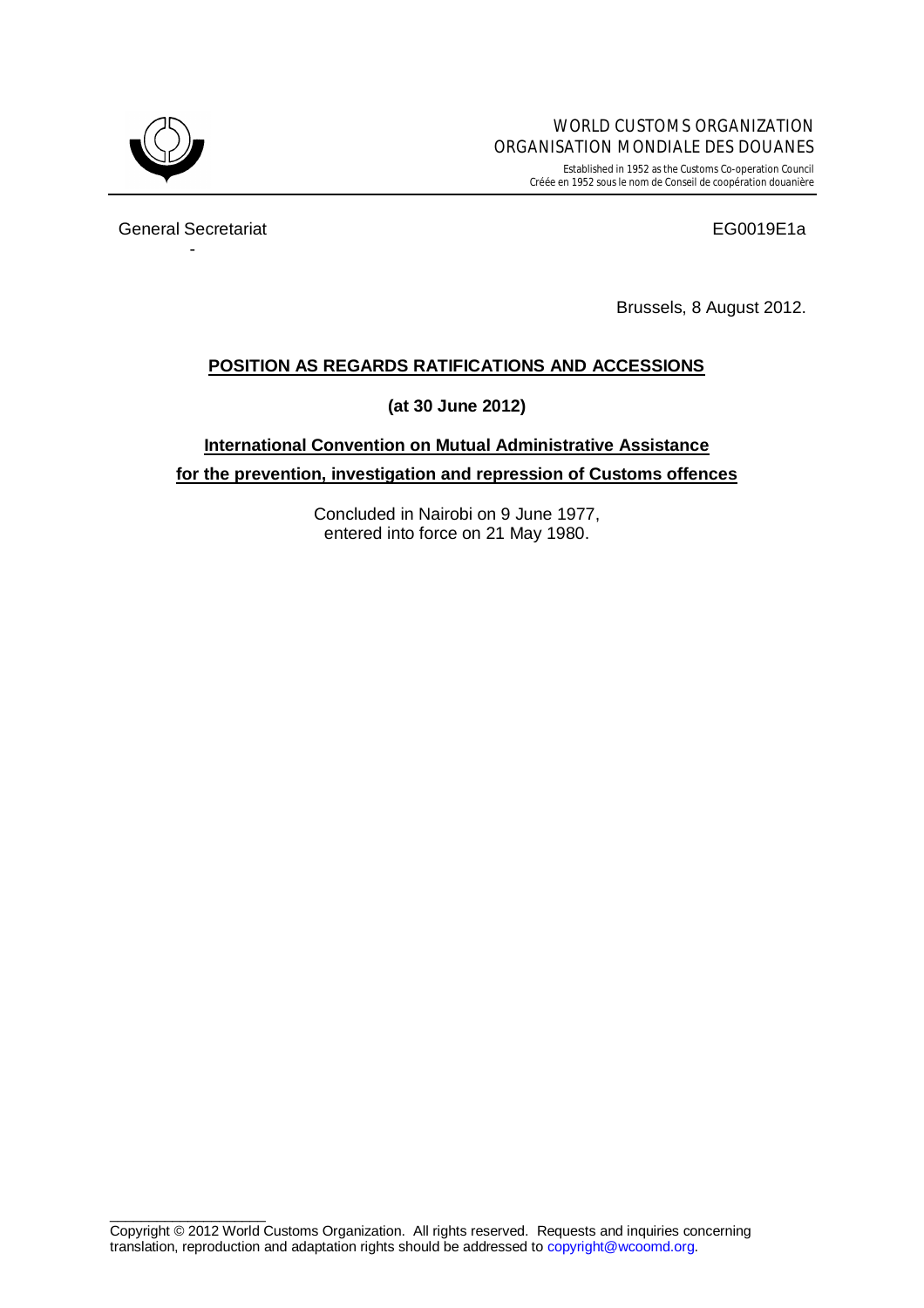## EG001 9E1a

| CONTRACTING<br><b>PARTIES</b> | Body of the Convention                                                             |                                                                                                                 | Annexes        |                          |                |                          |                |           |           |                |                                  |                |           |
|-------------------------------|------------------------------------------------------------------------------------|-----------------------------------------------------------------------------------------------------------------|----------------|--------------------------|----------------|--------------------------|----------------|-----------|-----------|----------------|----------------------------------|----------------|-----------|
|                               | Date of signature<br>subject to ratification<br>$(1977 - 06 - 09 -$<br>1978-06-30) | Date of signature without<br>reservation or of deposit<br>of instruments of<br>ratification or accession<br>(1) | $\mathbf{I}$   | $\mathbf{H}$             | Ш              | IV                       | $\vee$         | VI        | VII       | VIII           | IX                               | X              | XI        |
| ALBANIA                       | $\sim$                                                                             | 2001-06-05                                                                                                      | $+$            | $\ddot{}$                | $+$            | $^{+}$                   | $+$            | $+$       | $\ddot{}$ | $\ddot{}$      | $\begin{array}{c} + \end{array}$ | $+$            | $+$       |
| <b>ALGERIA</b>                |                                                                                    | 1988-10-27                                                                                                      | $\ddot{}$      | $\ddot{}$                | $\overline{1}$ |                          |                |           |           |                | $\overline{1}$                   |                |           |
| <b>AUSTRALIA</b>              |                                                                                    | 1986-11-03                                                                                                      | $\ddot{}$      |                          | $\ddot{}$      | $\blacksquare$           |                |           |           |                |                                  |                |           |
| <b>AUSTRIA</b>                | 1978-06-16                                                                         | $\sim$                                                                                                          | S              | S                        | S              | S                        | S              | S         | S         | S              | S                                | S              | S         |
| AZERBAIJAN                    |                                                                                    | 2002-04-25                                                                                                      | $\ddot{}$      | $^{+}$                   | $^{+}$         | $\ddot{}$                | $\ddot{}$      | $^{+}$    | $\ddot{}$ | $^{+}$         | $\ddot{}$                        | $\overline{+}$ |           |
| <b>BELARUS</b>                |                                                                                    | 2000-09-07                                                                                                      | $\ddot{}$      | $^{+}$                   | $\overline{1}$ | $\overline{\phantom{a}}$ | +              | $\ddot{}$ | ÷         |                | $\overline{1}$                   | $\ddot{}$      | $\ddot{}$ |
| CANADA                        |                                                                                    | 1990-09-19                                                                                                      |                |                          |                | $\overline{\phantom{a}}$ |                |           |           |                |                                  | $\overline{+}$ |           |
| CÔTE D'IVOIRE                 |                                                                                    | 1983-10-10                                                                                                      | $\ddot{}$      | $^{+}$                   | $\ddot{}$      | $\ddot{}$                | $\ddot{}$      | $\ddot{}$ | ÷.        | $\overline{1}$ | $\ddot{}$                        | $\ddot{}$      |           |
| <b>CROATIA</b>                |                                                                                    | 2000-10-17                                                                                                      | ÷              | $\ddot{}$                | $\ddot{}$      | $^{+}$                   |                | $\ddot{}$ | ÷         |                | $\overline{1}$                   | $\overline{+}$ |           |
| <b>CUBA</b>                   |                                                                                    | 1995-11-03                                                                                                      | $\div$         | $\overline{\phantom{a}}$ |                | $\overline{\phantom{a}}$ |                |           |           |                | $+$                              | $\overline{+}$ |           |
| <b>CYPRUS</b>                 |                                                                                    | 2001-05-30                                                                                                      | ÷.             | $^{+}$                   | $^{+}$         |                          | $\ddot{}$      | $\ddot{}$ |           |                | $\overline{1}$                   | $\overline{+}$ |           |
| <b>CZECH REPUBLIC</b>         |                                                                                    | 1999-06-29                                                                                                      | $\ddot{}$      | $\ddot{}$                | $\ddot{}$      | $\ddot{}$                |                | $\ddot{}$ | $\ddot{}$ | $^{+}$         |                                  | $+$            |           |
| <b>FINLAND</b>                | 1985-06-07                                                                         | 1985-06-07                                                                                                      | ÷.             |                          | $\overline{ }$ | $\ddot{}$                |                |           |           |                | $+$                              | $\overline{ }$ |           |
| <b>FRANCE</b>                 |                                                                                    | 2001-04-12                                                                                                      | ÷              |                          |                |                          |                |           |           |                | $\overline{1}$                   | $\overline{ }$ |           |
| <b>GEORGIA</b>                | $\overline{\phantom{a}}$                                                           | 2009-12-03                                                                                                      | $\ddot{}$      | $^{+}$                   | $\overline{+}$ | $\left. +\right.$        | $\overline{+}$ | $\ddot{}$ | $\ddot{}$ | $\ddot{}$      | $\ddot{}$                        | $+$            |           |
| <b>ICELAND</b>                | 1978-06-29                                                                         | $\sim$                                                                                                          |                |                          | S              | S                        |                |           |           | S              |                                  |                |           |
| <b>INDIA</b>                  |                                                                                    | 1988-06-20                                                                                                      | ÷.             | $+$                      | $\ddot{}$      | $\ddot{}$                | $\overline{+}$ | $\ddot{}$ | $\ddot{}$ | $\overline{ }$ | $\ddot{}$                        | $\ddot{}$      | ÷         |
| <b>INDONESIA</b>              |                                                                                    | 1993-08-19                                                                                                      | $\ddot{}$      |                          | $^{+}$         |                          |                | $\ddot{}$ |           |                | $\ddot{}$                        | $\ddot{}$      |           |
| <b>IRAN</b>                   |                                                                                    | 1998-01-06                                                                                                      |                |                          |                |                          |                |           |           |                |                                  |                |           |
| <b>IRELAND</b>                |                                                                                    | 1983-09-29                                                                                                      |                |                          |                |                          |                |           |           |                |                                  | $\overline{+}$ |           |
| <b>ITALY</b>                  |                                                                                    | 1983-05-18                                                                                                      |                |                          |                |                          |                |           |           |                |                                  | $\ddot{}$      |           |
| <b>JORDAN</b>                 | 1978-06-09                                                                         | 1978-06-09                                                                                                      | $\ddot{}$      | $^{+}$                   | $^{+}$         | $\ddot{}$                |                | $\ddot{}$ | ÷         | $\overline{1}$ | $\ddot{}$                        | $\overline{ }$ |           |
| <b>KENYA</b>                  |                                                                                    | 1983-08-31                                                                                                      | ÷.             | $\ddot{}$                |                | $+$                      |                |           |           |                | $\overline{1}$                   | $\overline{+}$ |           |
| LATVIA                        |                                                                                    | 1997-03-04                                                                                                      | $\overline{1}$ | $\overline{ }$           |                | $\ddot{}$                |                |           |           |                | $\overline{1}$                   | $\overline{+}$ |           |
| LITHUANIA                     |                                                                                    | 2000-11-24                                                                                                      | $\ddot{}$      | $\overline{1}$           |                |                          |                |           |           |                |                                  | $\overline{ }$ |           |
| <b>MALAWI</b>                 | 1978-06-23                                                                         | 1978-06-23                                                                                                      | $+$            | $\ddot{}$                | $\ddot{}$      | $\ddot{}$                | $+$            | $\ddot{}$ | $\ddot{}$ | $\ddot{}$      | $\ddot{}$                        | $\ddot{}$      |           |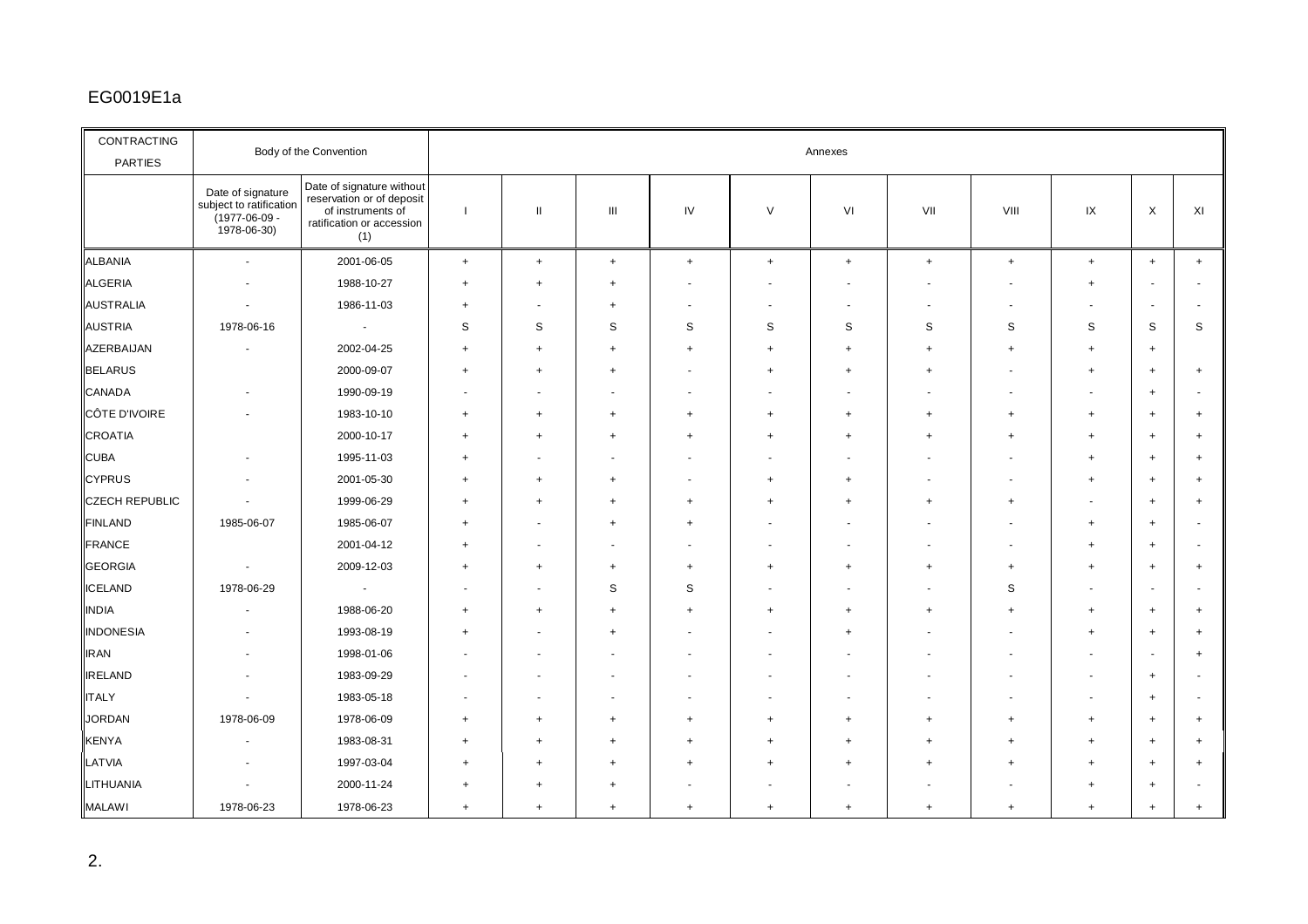## EG0019E1a

| CONTRACTING<br><b>PARTIES</b> | Body of the Convention                                                                  |                                                                                                                 | Annexes                  |                          |                                  |                |           |                |                          |           |           |           |           |
|-------------------------------|-----------------------------------------------------------------------------------------|-----------------------------------------------------------------------------------------------------------------|--------------------------|--------------------------|----------------------------------|----------------|-----------|----------------|--------------------------|-----------|-----------|-----------|-----------|
|                               | Date of signature<br>subject to ratification<br>$(1977 - 06 - 09 -$<br>$1978 - 06 - 30$ | Date of signature without<br>reservation or of deposit<br>of instruments of<br>ratification or accession<br>(1) |                          | $\mathbf{H}$             | $\mathbf{III}$                   | IV             | $\vee$    | VI             | VII                      | VIII      | IX        | X         | XI        |
| <b>MALAYSIA</b>               | ä,                                                                                      | 1979-03-26                                                                                                      | $+$                      | $+$                      | $+$                              | $\ddot{}$      | $\ddot{}$ | $+$            | $+$                      | $\ddot{}$ | $\ddot{}$ | $+$       | $+$       |
| <b>MAURITIUS</b>              |                                                                                         | 1985-02-01                                                                                                      | $\overline{+}$           | $\ddot{}$                | $\ddot{}$                        | $\ddot{}$      | $\ddot{}$ | $\overline{+}$ | $\ddot{}$                | $\ddot{}$ | $+$       | $+$       | $+$       |
| <b>MOLDOVA</b>                |                                                                                         | 2001-07-20                                                                                                      | $\ddot{}$                | $\ddot{}$                | $\ddot{}$                        | $\ddot{}$      | $\ddot{}$ | $\overline{+}$ | $+$                      | $\ddot{}$ | $+$       | $\ddot{}$ | $+$       |
| <b>MOROCCO</b>                |                                                                                         | 1980-02-21                                                                                                      | $+$                      | $+$                      | $\ddot{}$                        | $\ddot{}$      | $\ddot{}$ | $\overline{+}$ | $+$                      | $\ddot{}$ | $+$       | $\ddot{}$ | $+$       |
| <b>NEW ZEALAND</b>            |                                                                                         | 1984-10-30                                                                                                      | $\ddot{}$                | $\ddot{}$                | $\ddot{}$                        | $\ddot{}$      | $\ddot{}$ | $\ddot{}$      | $+$                      | $\ddot{}$ | $+$       | $\ddot{}$ | $+$       |
| <b>NIGER</b>                  |                                                                                         | 1989-09-08                                                                                                      | $\overline{\phantom{a}}$ | $\ddot{}$                | $\overline{\phantom{a}}$         |                | $\ddot{}$ | $\ddot{}$      | $\overline{\phantom{a}}$ |           | $\ddot{}$ | $+$       | $+$       |
| <b>NIGERIA</b>                |                                                                                         | 1984-06-25                                                                                                      | $+$                      | $\ddot{}$                | $\ddot{}$                        | $^{+}$         | $\ddot{}$ | $\ddot{}$      | $+$                      | $\ddot{}$ | $\ddot{}$ | $+$       | $+$       |
| <b>NORWAY</b>                 |                                                                                         | 1985-03-25                                                                                                      | $\ddot{}$                | ٠                        | $\overline{+}$                   | $\div$         |           |                |                          |           | $^{+}$    | $+$       |           |
| <b>PAKISTAN</b>               |                                                                                         | 1979-07-29                                                                                                      | $+$                      | $\ddot{}$                | $\ddot{}$                        | $^{+}$         | $\ddot{}$ | $\ddot{}$      | $+$                      | $\ddot{}$ | $\ddot{}$ | $\ddot{}$ | $+$       |
| <b>QATAR</b>                  |                                                                                         | 2003-05-19                                                                                                      | $\ddot{}$                | $\ddot{}$                | $\ddot{}$                        | $\overline{+}$ | $\ddot{}$ | $\ddot{}$      | $+$                      | $\ddot{}$ | $\ddot{}$ | $\ddot{}$ | $+$       |
| <b>RUSSIAN</b>                |                                                                                         |                                                                                                                 |                          |                          |                                  |                |           |                |                          |           |           |           |           |
| <b>FEDERATION</b>             |                                                                                         | 1994-12-13                                                                                                      |                          |                          |                                  |                |           |                |                          |           |           | $\ddot{}$ |           |
| <b>SAUDI ARABIA</b>           |                                                                                         | 1985-03-18                                                                                                      | $\overline{+}$           | $\ddot{}$                | $^{+}$                           | $\ddot{}$      | $\ddot{}$ | $\ddot{}$      | $\ddot{}$                | $\ddot{}$ | $+$       | $+$       | $^{+}$    |
| <b>SENEGAL</b>                |                                                                                         | 1992-03-18                                                                                                      | $+$                      | $\ddot{}$                | $^{+}$                           | $\overline{+}$ | $\ddot{}$ | $\ddot{}$      | $+$                      | $\div$    | $\ddot{}$ | $\ddot{}$ | $^{+}$    |
| <b>SLOVAKIA</b>               |                                                                                         | 2000-02-10                                                                                                      | $\ddot{}$                | $\ddot{}$                | $\overline{+}$                   | $\ddot{}$      | $\ddot{}$ | $\ddot{}$      | $+$                      | $\pm$     | $\ddot{}$ | $+$       | $+$       |
| <b>SEYCHELLES</b>             |                                                                                         | 2012-03-29                                                                                                      | $\overline{+}$           | $\ddot{}$                | $\overline{+}$                   |                |           |                |                          |           |           |           |           |
| <b>SOUTH AFRICA</b>           |                                                                                         | 1993-08-10                                                                                                      | $\ddot{}$                | $\ddot{}$                | $^{+}$                           |                |           | $\overline{1}$ |                          |           |           |           |           |
| <b>SRI LANKA</b>              |                                                                                         | 1984-12-19                                                                                                      | $\ddot{}$                | $\blacksquare$           | $\overline{\phantom{a}}$         |                |           |                | $\ddot{\phantom{1}}$     |           | $\ddot{}$ | $+$       | $\ddot{}$ |
| <b>SWAZILAND</b>              |                                                                                         | 2000-01-12                                                                                                      | $+$                      | $\ddot{}$                | $^{+}$                           | $^{+}$         | $\ddot{}$ | $\ddot{}$      | $+$                      | $\ddot{}$ | $^{+}$    | $+$       | $+$       |
| <b>SWEDEN</b>                 |                                                                                         | 1983-05-03                                                                                                      | $+$                      |                          | $\ddot{}$                        | $\ddot{}$      |           |                |                          | $\div$    | $+$       | $+$       |           |
| <b>TAJIKISTAN</b>             |                                                                                         | 1997-08-20                                                                                                      | $\overline{\phantom{a}}$ | $\overline{\phantom{a}}$ | $\overline{\phantom{a}}$         |                |           |                |                          |           |           | $+$       |           |
| <b>TOGO</b>                   |                                                                                         | 1991-05-15                                                                                                      | $+$                      | $\ddot{}$                | $\ddot{}$                        | $\ddot{}$      | $\ddot{}$ | $\ddot{}$      | $\ddot{}$                | $\div$    | $+$       | $+$       | $+$       |
| <b>TUNISIA</b>                |                                                                                         | 1983-09-28                                                                                                      | $\ddot{}$                | $\div$                   | $^{+}$                           |                | $\ddot{}$ |                |                          |           | $+$       | $+$       | $+$       |
| <b>TURKEY</b>                 |                                                                                         | 1982-08-25                                                                                                      | $+$                      | $\ddot{}$                | $\begin{array}{c} + \end{array}$ |                |           | $\overline{+}$ |                          |           | $\ddot{}$ | $\ddot{}$ | $+$       |